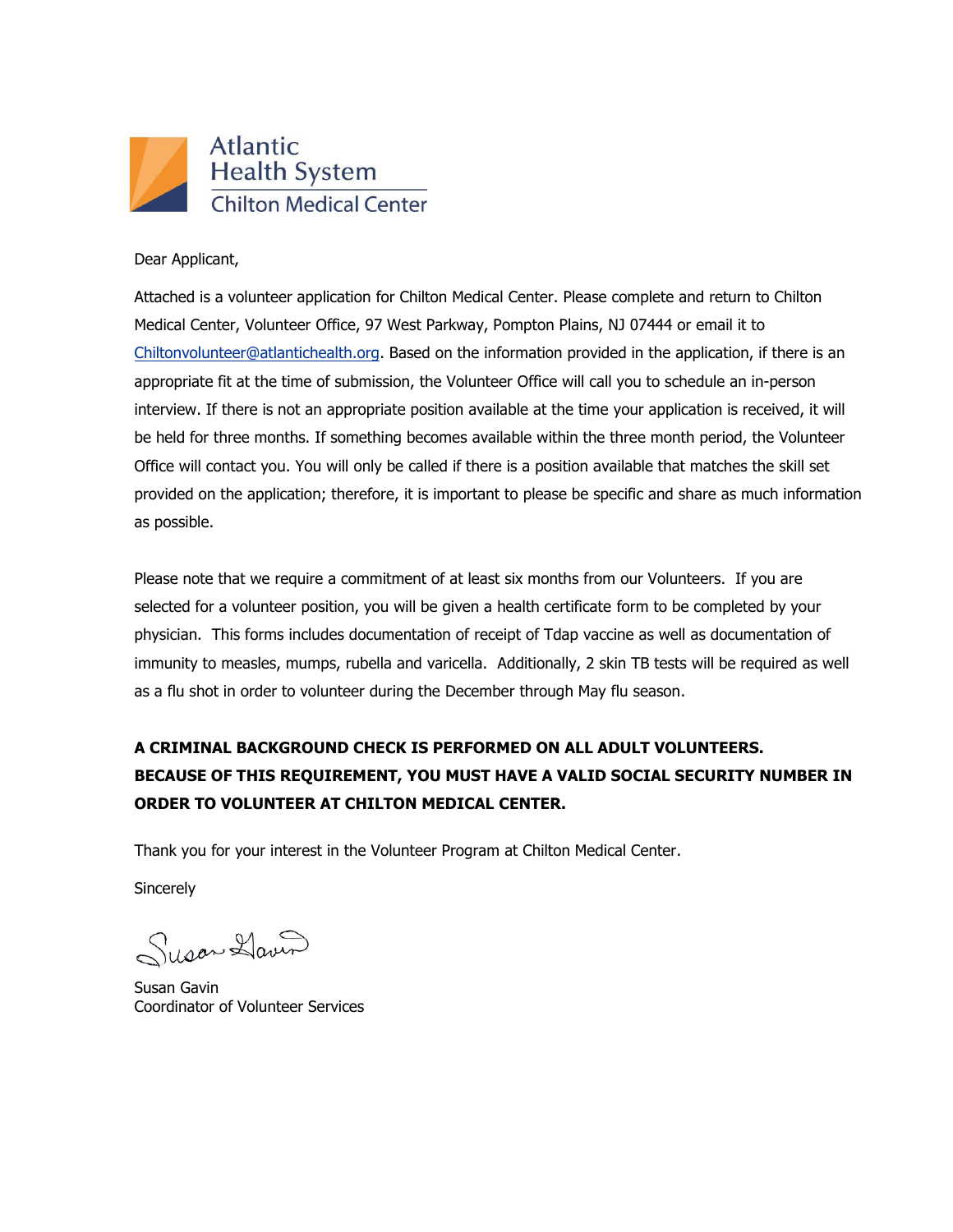

# **ADULT VOLUNTEER APPLICATION**

97 West Parkway, Pompton Plains, NJ 07444 Phone: 973.831.5016

To be considered for a volunteer position at Chilton Medical Center, please complete the application and return via email to [chiltonvolunteer@atlantichealth.org](mailto:chiltonvolunteer@atlantichealth.org) or via mail to Chilton Medical Center, Volunteer Office, 97 West Parkway, Pompton Plains, NJ 07444.

| Last Name:                                                   | <b>First Name:</b>                                                                                      |  |  |  |  |
|--------------------------------------------------------------|---------------------------------------------------------------------------------------------------------|--|--|--|--|
| Address:                                                     | City:                                                                                                   |  |  |  |  |
| State:                                                       | Zip:                                                                                                    |  |  |  |  |
| Home Phone:                                                  | <b>Work Phone:</b>                                                                                      |  |  |  |  |
| Cell Phone:                                                  | Email:                                                                                                  |  |  |  |  |
| $\Box$ No<br>$\Box$ Yes<br>May we contact you at work?       |                                                                                                         |  |  |  |  |
|                                                              | <b>Emergency Contact Information:</b>                                                                   |  |  |  |  |
| Name:                                                        | Phone:                                                                                                  |  |  |  |  |
| Relationship:                                                |                                                                                                         |  |  |  |  |
|                                                              | <b>Employment Information</b>                                                                           |  |  |  |  |
| Employer:                                                    |                                                                                                         |  |  |  |  |
| Address:                                                     |                                                                                                         |  |  |  |  |
|                                                              | Are you a current or former employee of any healthcare facility affiliated with Atlantic Health System? |  |  |  |  |
| $\Box$ Yes<br>$\Box$ No                                      |                                                                                                         |  |  |  |  |
| <b>Education and Skills</b>                                  |                                                                                                         |  |  |  |  |
| High School:                                                 |                                                                                                         |  |  |  |  |
| College:<br>Degree:                                          |                                                                                                         |  |  |  |  |
| Other Education (Special Training, Graduate, Nursing, etc.): |                                                                                                         |  |  |  |  |
|                                                              |                                                                                                         |  |  |  |  |
|                                                              |                                                                                                         |  |  |  |  |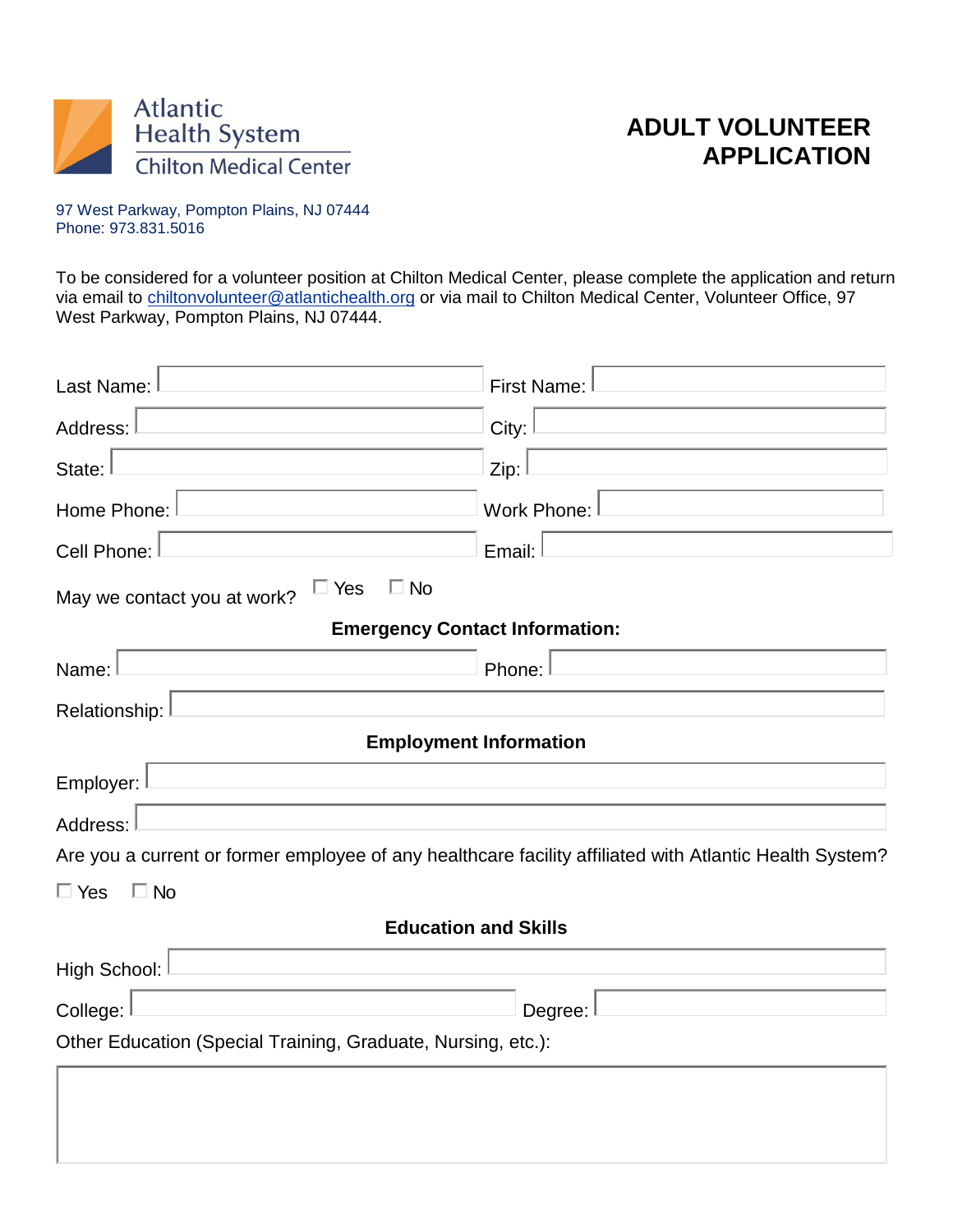| $\Box$ Yes<br>$\Box$ No<br>Are you fluent in any language other than English? |                      |  |  |  |
|-------------------------------------------------------------------------------|----------------------|--|--|--|
| If so, what language? $\lfloor$                                               |                      |  |  |  |
| Are you currently enrolled in an RN or LPN program?                           | $\Box$ Yes $\Box$ No |  |  |  |
| $\Box$ Yes $\Box$ No<br>Are you a retired RN or LPN?                          |                      |  |  |  |
|                                                                               |                      |  |  |  |

Do you have any professional skills you may be interested in lending to volunteering at Chilton Medical Center?  $\Box$  Yes  $\Box$  No

#### **Criminal History**

Have you ever been convicted or pleaded guilty to a crime or criminal offense, other than a minor traffic violation, which has not been expunged or sealed by a court?

 $\Box$  Yes  $\Box$  No

If yes, please explain:

### **Onboarding and Service Commitments**

Are you able to complete a volunteer commitment of once a week for a minimum of six months?

 $\Box$  Yes  $\Box$  No

Are you able to undergo mandatory screening and requirement, including: Physical (done at your cost), two tuberculosis tests, criminal background check, interview, orientation, and reference letters (process takes up to one month from the interview)?

 $\Box$  Yes  $\Box$  No

### **Availability**

Please indicate when you are available for a volunteer assignment.

|           | Mon | $r$ ues | Wed | Thu | Fri | Sat | Sun |
|-----------|-----|---------|-----|-----|-----|-----|-----|
| Morning   |     |         |     |     |     |     |     |
| Afternoon |     |         |     |     |     |     |     |
| Evening   |     |         |     |     |     |     |     |